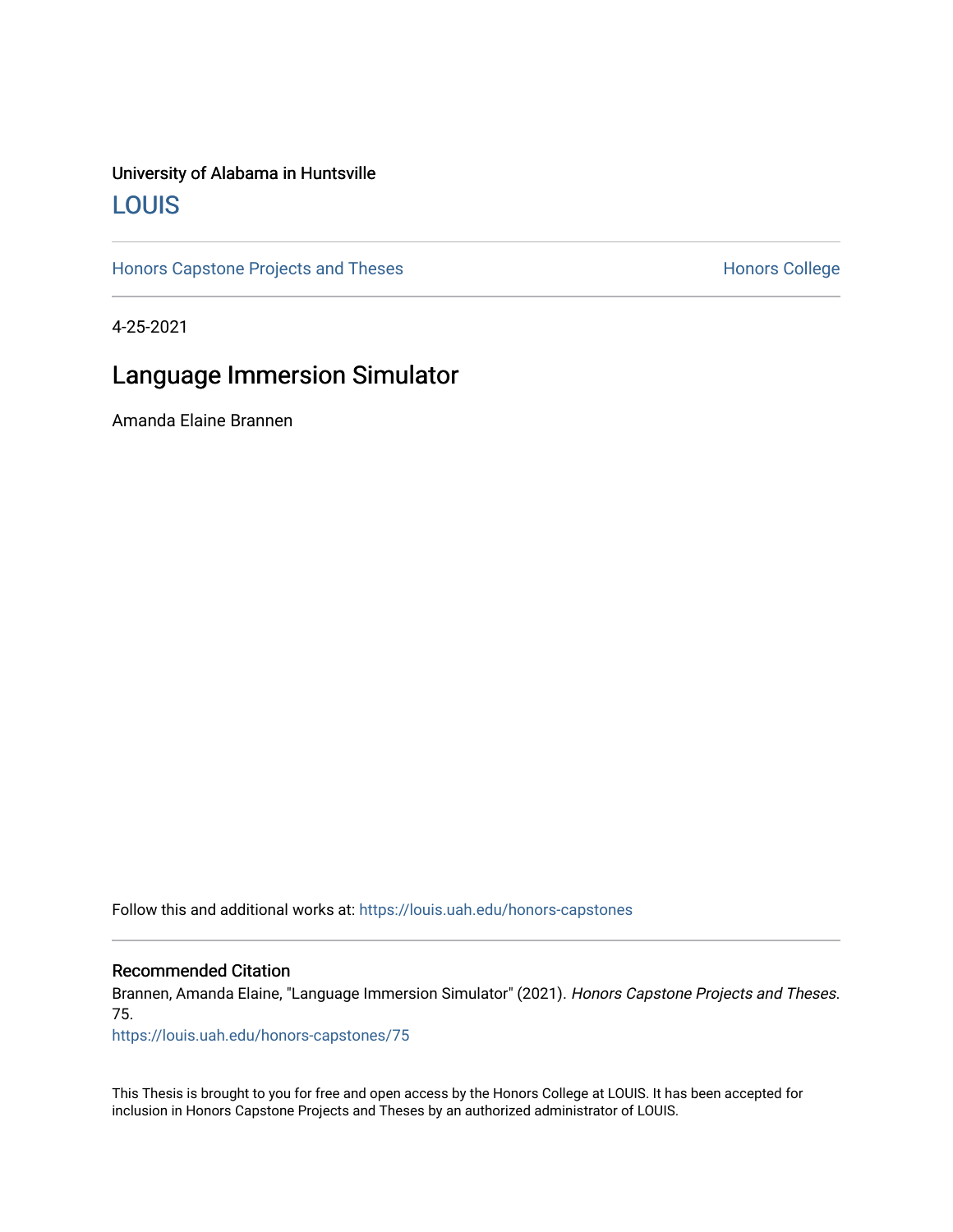# **Language Immersion Simulator**

**by**

# **Amanda Elaine Brannen**

**An Honors Capstone**

**submitted in partial fulfillment of the requirements**

**for the Honors Diploma**

**to**

**The Honors College**

**of**

**The University of Alabama in Huntsville**

**April 25, 2021**

**Honors Capstone Director: Dr. Nicholas Diliberti**

**Graduate Research Assistant of Computer Science**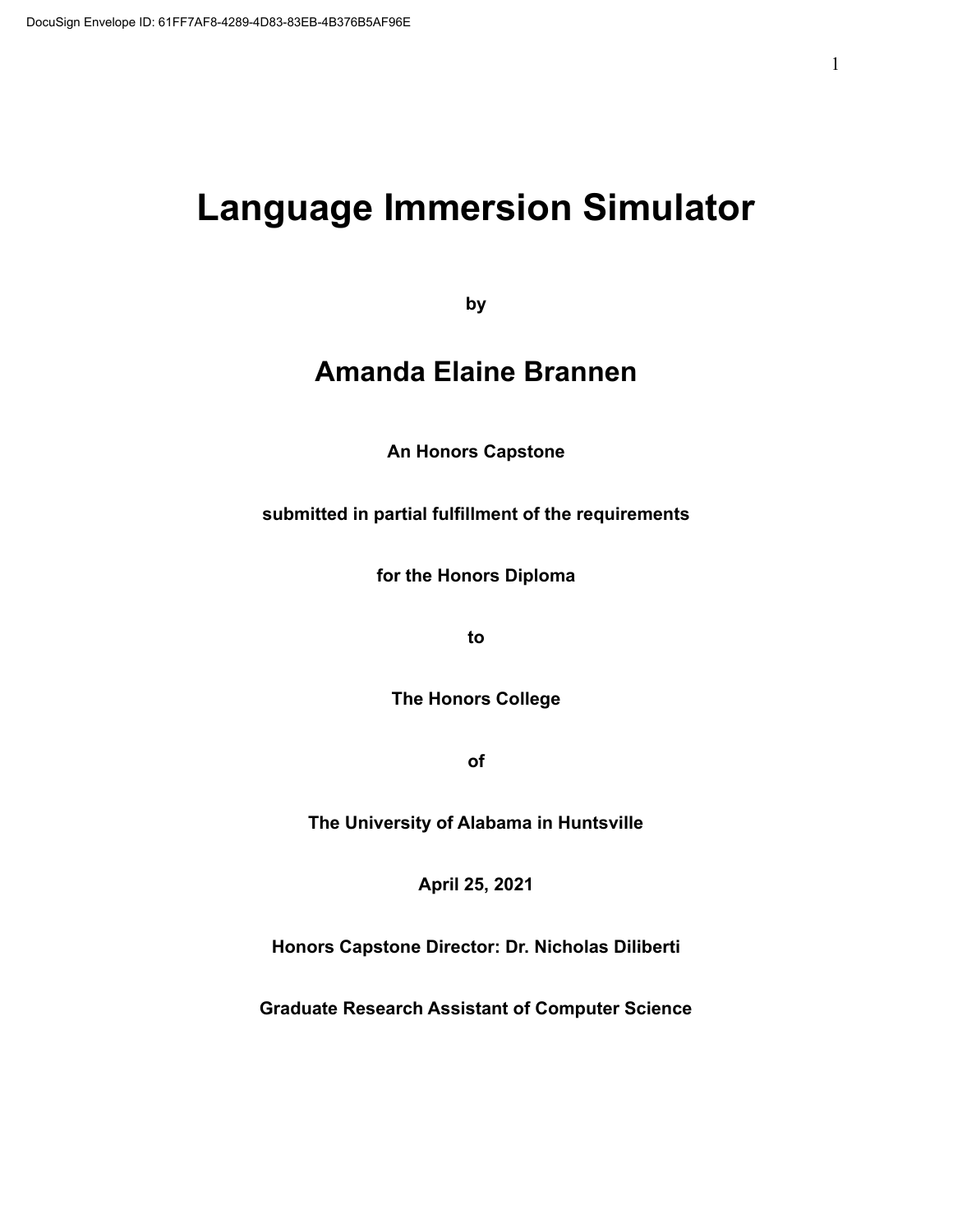DocuSigned by: 4/25/2021 Man  $-$ 28896CBEFB964C2... Student Date Nick d'éléberl 4/26/21 Director **Director** Date Date: 2021.04.26 H.S. Langance t \_\_\_\_\_\_\_\_\_\_\_\_\_\_\_\_\_\_\_\_\_\_\_\_\_\_\_\_\_\_\_\_\_\_\_\_\_\_\_\_\_\_\_\_\_\_\_\_\_\_\_\_\_ 11:21:51 -05'00' Department Chair **Date** Date Digitally signed by William William Wilkerson Date: 2021.04.28 15:05:52 Wilkerson -05'00' $\overline{U}$  as as  $\overline{U}$ Honors College Dean **Date** 

Honors College

Frank Franz Hall

+1 (256) 824-6450 (voice)

+1 (256) 824-7339 (fax)

honors@uah.edu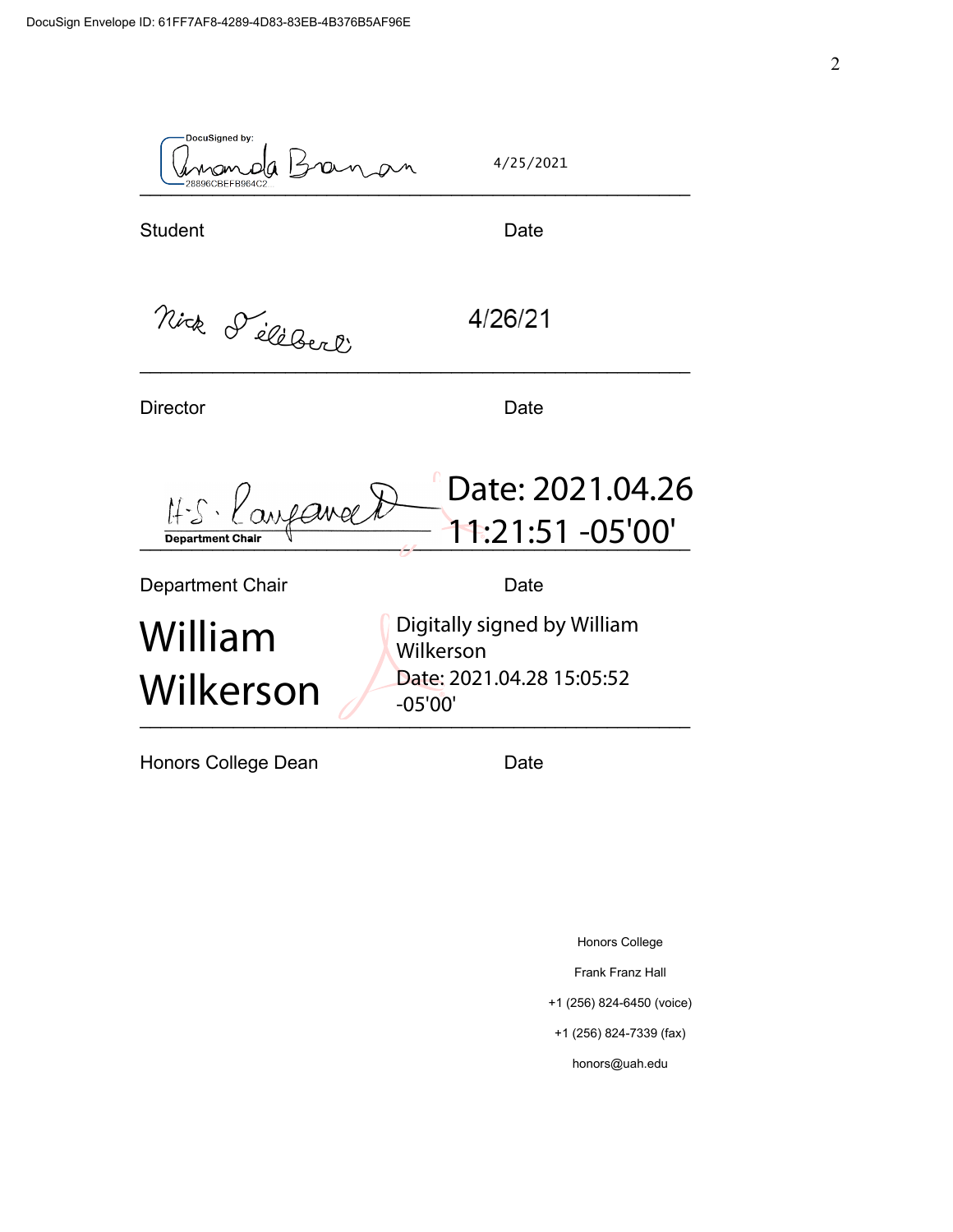### **Honors Thesis Copyright Permission**

**This form must be signed by the student and submitted as a bound part of the thesis.**

In presenting this thesis in partial fulfillment of the requirements for Honors Diploma or Certificate from The University of Alabama in Huntsville, I agree that the Library of this University shall make it freely available for inspection. I further agree that permission for extensive copying for scholarly purposes may be granted by my advisor or, in his/her absence, by the Chair of the Department, Director of the Program, or the Dean of the Honors College. It is also understood that due recognition shall be given to me and to The University of Alabama in Huntsville in any scholarly use which may be made of any material in this thesis.

 $r$ <sup>1</sup>  $\frac{1}{2}$   $\frac{1}{2}$   $\frac{1}{2}$   $\frac{1}{2}$   $\frac{1}{2}$   $\frac{1}{2}$ Amanda Brannen

Student Name (printed) DocuSigned by:  $1$ 

Student Signature

 $\frac{1}{2}$ 4/25/2021

**Date**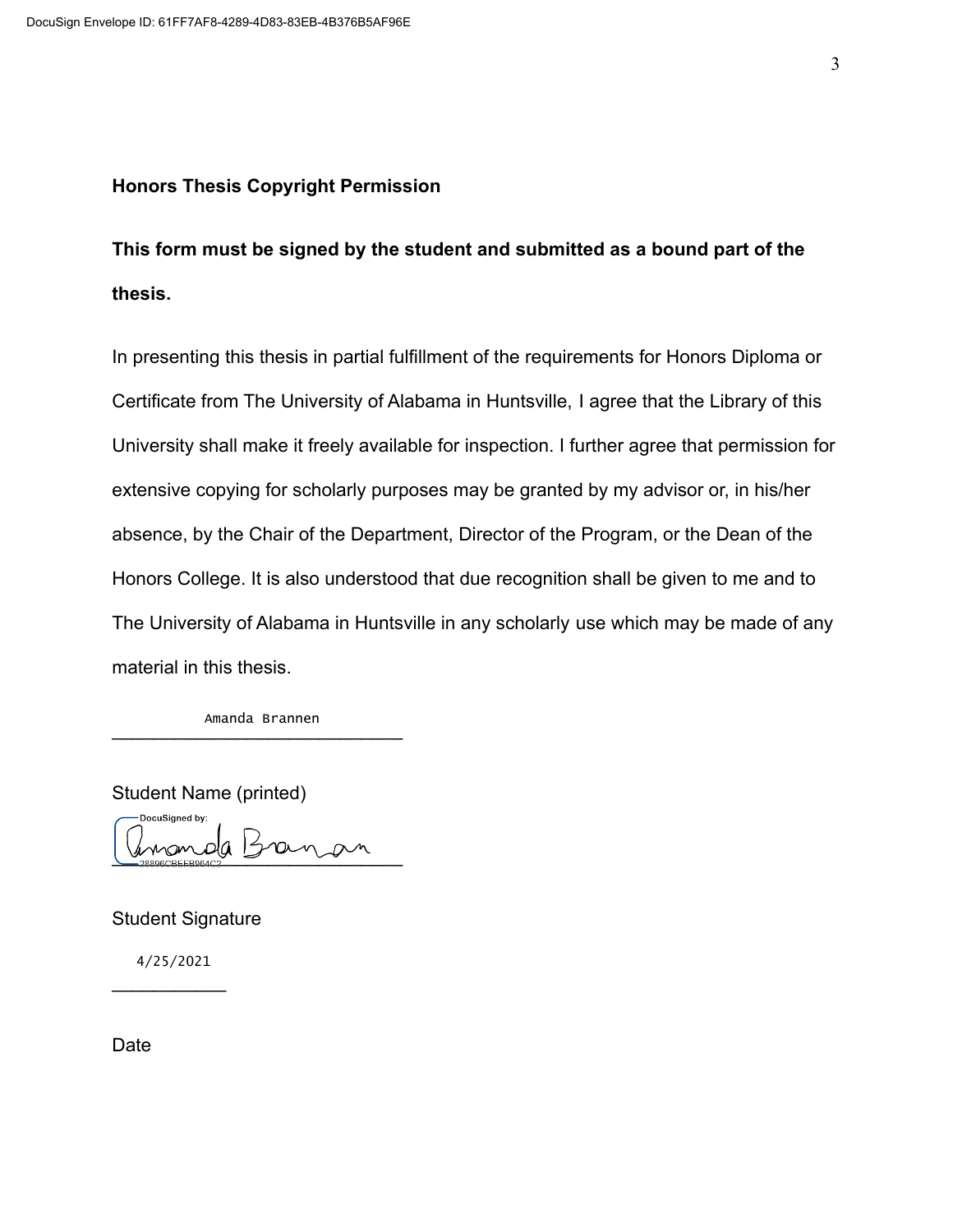#### Language Immersion Simulator Manuscript

The Language Immersion Simulator game is a virtual reality (VR) game built for the Oculus Quest 2. I have always heard that the best way to learn a language is to spend time in a country that speaks the language, a phenomenon called language immersion. I wondered if simulating that immersion could be just as effective, especially in circumstances where travel is not possible. I tested this theory myself while spending time playing a non-VR game that provided verbal dialogue in a foreign language. After extensive play, I began to pick up on words from the foreign language just by playing the game and hearing the phrases repeatedly. This is what inspired me to create a virtual reality game to increase immersion that I had already experienced in a non-VR video game. I held onto this idea since my freshman year at UAH, and realized its merit in a time of a pandemic where travel was suspended indefinitely. I decided to make it real through my Honors Capstone requirement in the Spring 2021 semester.

I began the project with research, planning, and paper prototyping with the guidance of my professor. Once I had a high-level picture of what the program would look like, I began to plan what the low-level requirements would be. The next step was to create a Unity project, imagine what a playable prototype of my idea would look like, and plan what data structures and systems would be involved.

Unfortunately, my computer hardware at the time was insufficient for virtual reality development. I was able to mitigate these issues until I received my order for a new computer, but the process proved very slow and tedious. I was also plagued with issues with Unity's rendering pipeline for an extended period of time, which prevented me from

4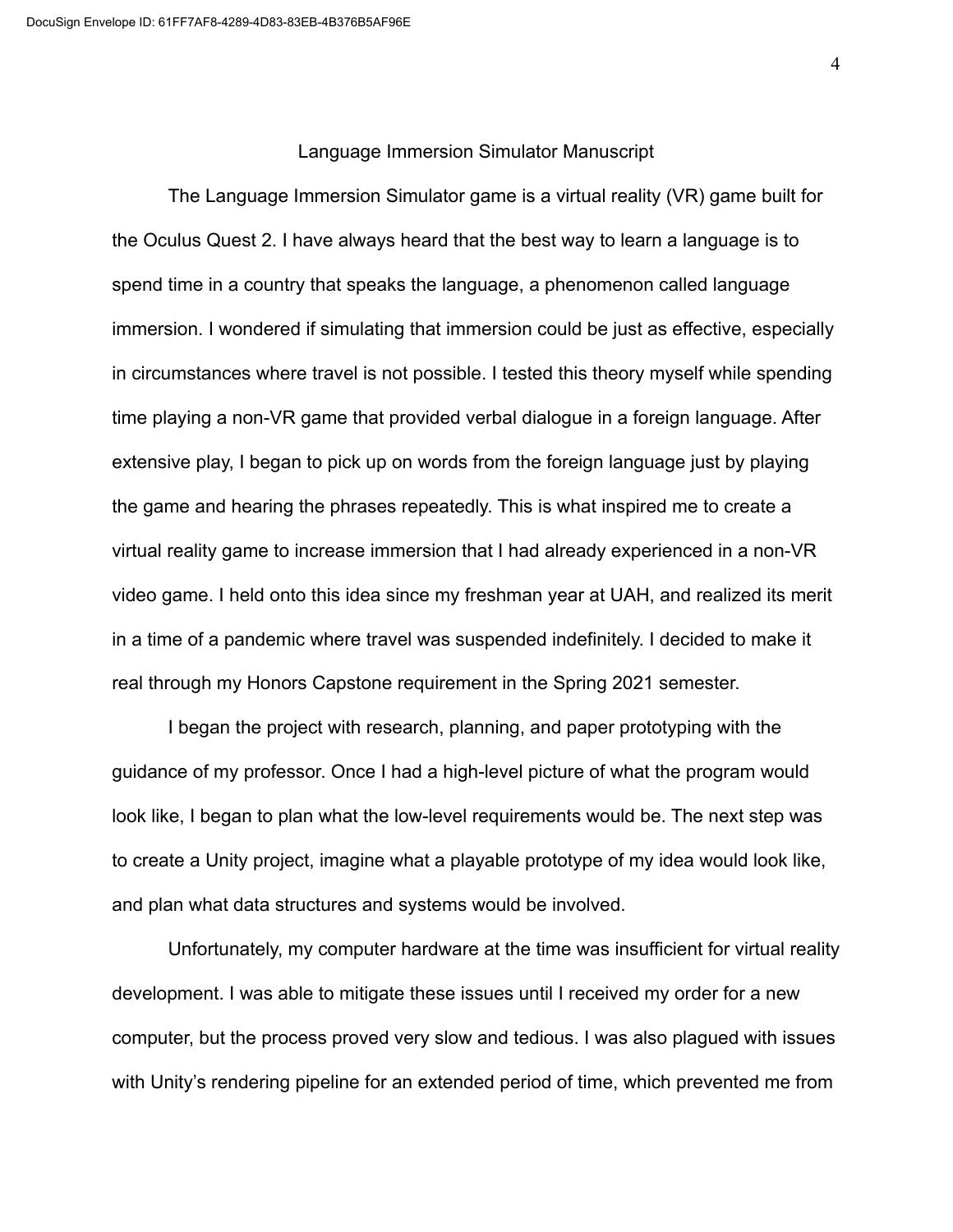using pre-created art assets to build the world that I was imagining since I lacked 3D modeling skills and knowledge to create my own art assets. However, after lengthy research and trial-and-error, this issue was resolved.

Once I built the world, I worked on player controls using the Oculus controllers. This process required many hours of research and trial-and-error, but eventually all of my issues were resolved. Once completed, the game allowed the player to be able to move around the environment with the controller joysticks, as well as use the triggers to teleport around the world.

The next step was to create non-player characters (NPCs) for the player to interact with. I wanted to include interactions that teach the player basic but important phrases to know in English. I decided to have a hotel attendant NPC, a chef NPC, and a doctor NPC. Through these interactions, the player will learn how to request a hotel room, order chicken soup, and request medicine from a doctor for a headache. These represent a person's basic needs (shelter, food, and health), thus providing the player with critical skills to request a place to sleep, food, and medicine in a foreign language.

Due to my limited time and experience, I was not able to implement player-NPC interaction the way that I had initially imagined. Ideally, I would have preferred for the player to approach a person, hear their words, and then be expected to speak a response. Then the program would detect whether their response was correct, and provide hints if it was incorrect. Due to my time and skillset limitations, I decided to use a text-based dialogue system for NPC interactions. When a player approaches an NPC, text appears. The top text represents what the NPC has said to the player, and the two

5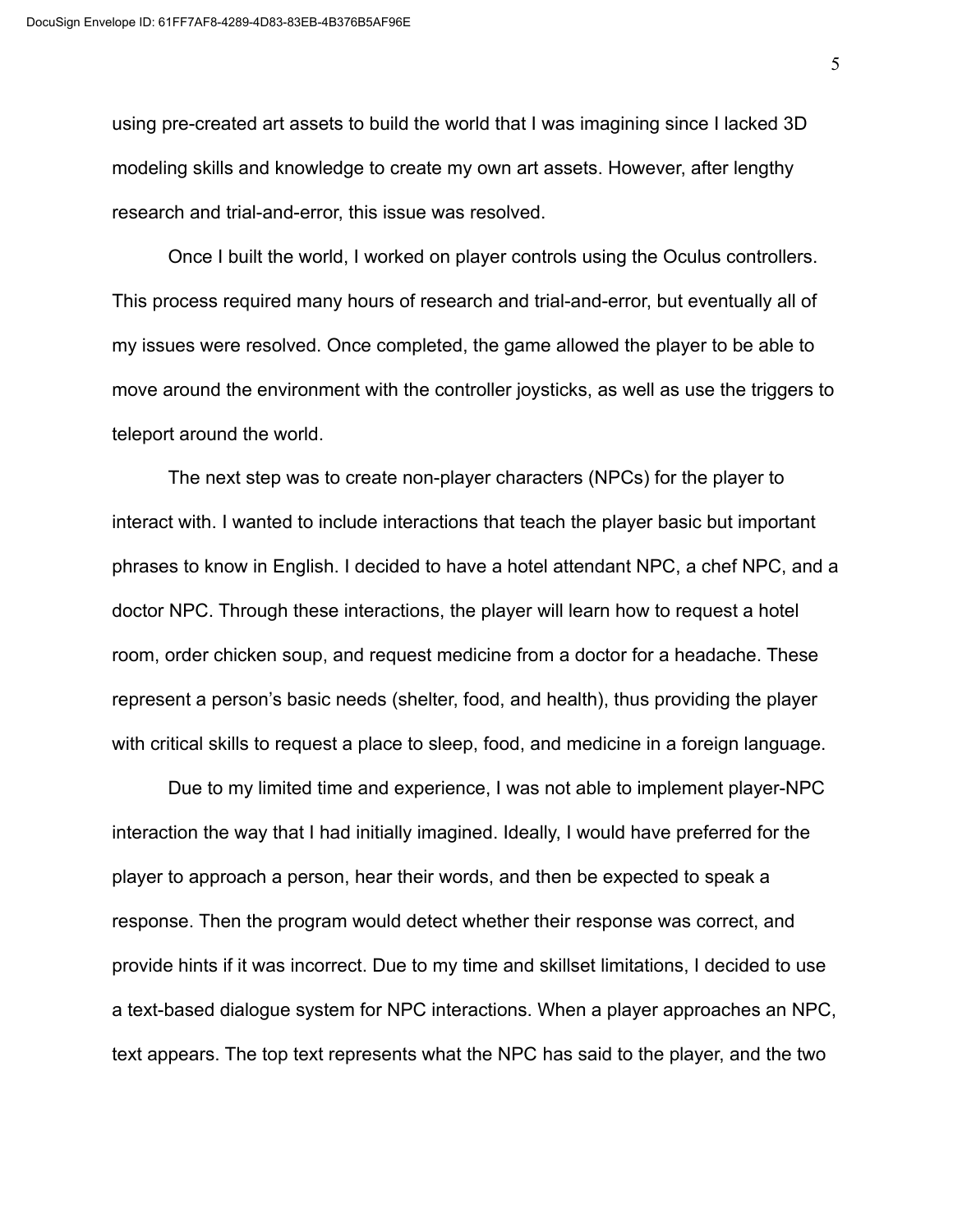text options below represent two choices the player must choose in order to respond. One option is correct, and the other is incorrect. Because I wanted this version of the project to be tailored for Spanish-speakers who wish to learn English, I contacted a friend and fellow UAH alumna Daniela Sumoza in order to tailor the incorrect responses to Spanish-speakers beginning to learn English. Although this version of NPC interaction was not ideal, it still has merit and may be easier for players who are just getting started learning English.

Once the options were created, I had to build the user interface interactions. To allow the player to choose an option, raycasting needed to be implemented to allow the player to point at an option with their controller and select it. I implemented this so that the rays are only visible when pointing at potential options, making it clear to the user that they are interactable, and one must be selected. To make it easier for a player to select an option, I decided to make both controller's triggers functional for this interaction to avoid confusion. To make it clear to the user whether they chose correctly or not, I decided to implement a couple of factors. First, I used color. When the player chooses correctly, the option turns green. When the player chooses incorrectly, the option turns red. This color variation clearly indicates to the player which option is correct and incorrect. Additionally, I decided to add haptic feedback to the interaction. When the player chooses correctly, the controllers vibrate for two seconds through controller haptics. When the player chooses incorrectly, the controllers do not give any haptic feedback. This provides an additional sensory indication for the player whether they have chosen correctly or not. The combination of color and haptic feedback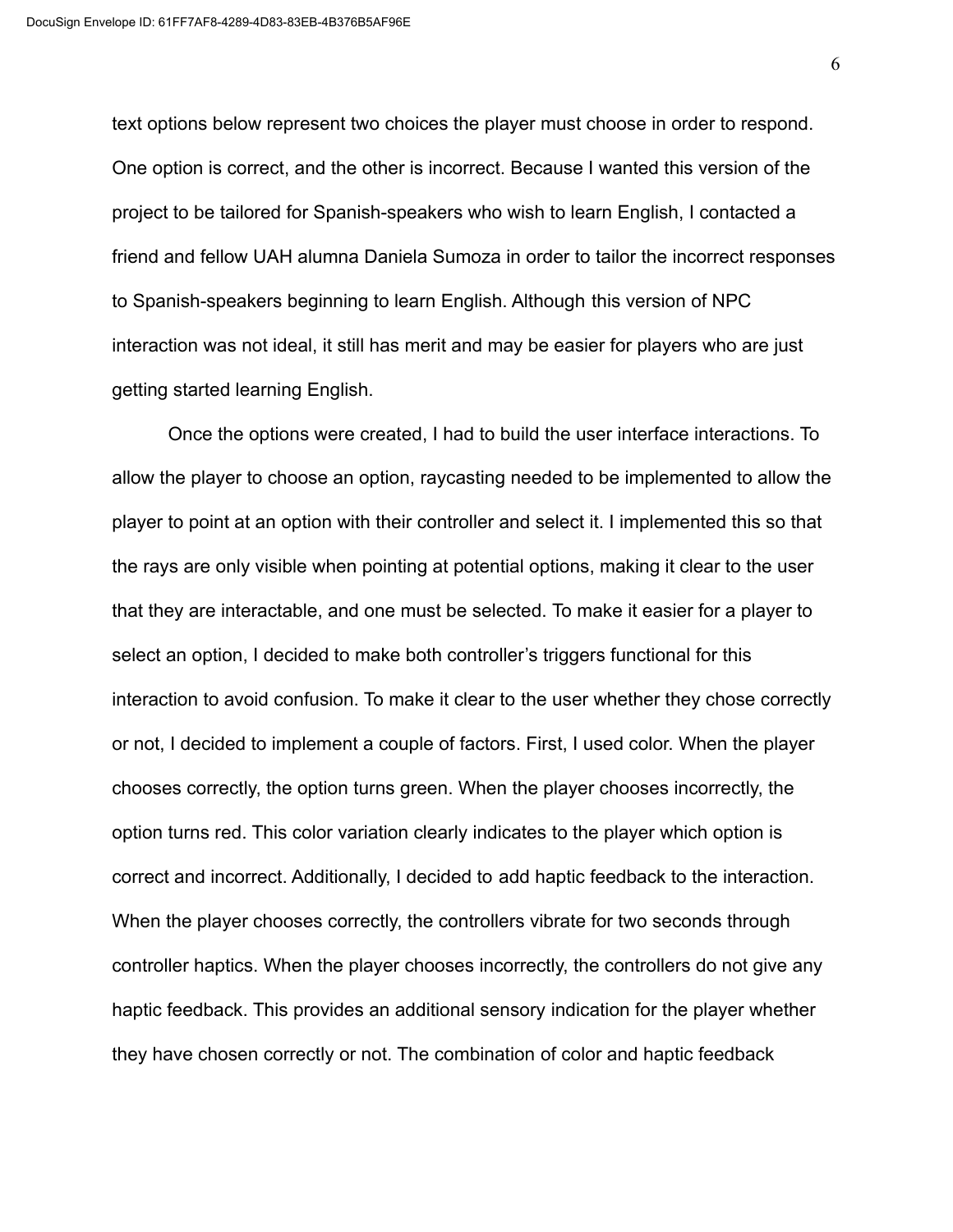indicates to the user whether they have correctly chosen through a combination of visual and physical feedback.

Once I tested the game's functionality, I created a menu for the game. I decided that since the game is tailored for Spanish-speakers who are beginners at learning English, the menu options should reflect that goal. With the help of my friend Daniela, I created a set of game instructions in Spanish, along with a set in English for the player to choose in order to fully understand the game's purpose and how to play. The button options in the menu also provide both English and Spanish labels. In order to implement a way for the player to exit the game once past the main menu, I decided to make the hotel attendant the way back to the main menu. When the player interacts with the hotel attendant, they must correctly choose the option to request a hotel room in order to return to the main menu. If the player chooses incorrectly, the option turns red and the player remains in the play world.

Overall, I am pleased with the current state of the project. Although I have more complicated systems that I plan to implement, such as voice acting and speech recognition, the current system is functional and provides a playable prototype (vertical slice), that matches my original vision for the project. My main goal for the project is to extend the phenomenon of language immersion to those who may be unable to travel but still wish to learn a new language in a way that is fun and effective. I believe that this project has the foundation to provide that service and successfully proves the concept.

7